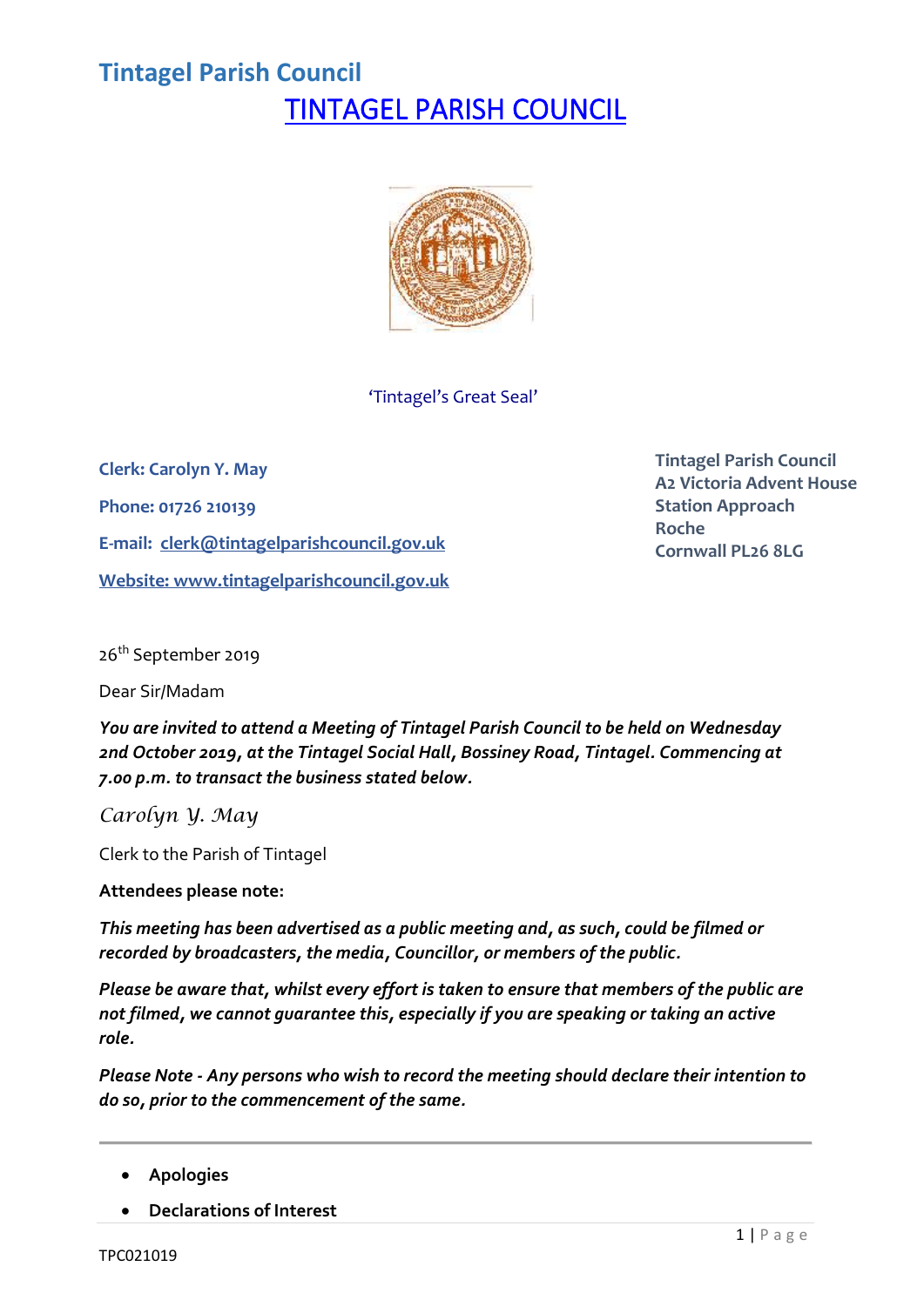• **Invitation to members of the public to speak prior to meeting, (10 minutes allowed for this item) -** Participants attention is respectfully drawn to the Parish Council's 'Public Participation Policy', which sets out the rules governing this part of the agenda\*

#### **AGENDA**

**Minutes -** To Approve the Minutes of the previous meeting, held on the 4 th September 2019 and matters arising (Appendix A).

#### **Cllr Barry Jordan**

**Planning Applications** – Appendix B

**Planning Decisions** – Appendix C

**Accounts Payable** – Appendix D

#### **Youth Provision in Tintagel**

#### **Public Lavatories**

- 1. Trevena Square
- 2. TVC
- 3. Trebarwith Strand Cornwall Council discussions update
- 4. Bossiney Lavatories Update

#### **Tintagel Social Hall -** Update

#### **Updates**:

- Planning Group Cllr. Goward
- TVC Cllr. Harper

#### **Correspondence**

**\* Public Participation**

- Persons wishing to speak at any meeting can only do so in relation to decision items on the agenda.
- In respect of questions at Council meetings, members of the public must give notice in writing to the Parish Clerk, by no later than noon on the Friday before the Council meeting. The notice must specify the nature of the question in enough detail to enable a reply to be prepared. Questioners have the right to ask one supplementary question once they have received the chairman's response.
- Contributions are limited to one per person per item and no person shall speak for more than 3 minutes, except in exceptional circumstances, to be determined by the Chairman.

#### **Next Meeting - The next Scheduled meeting is on Wednesday 6 th November 2019.**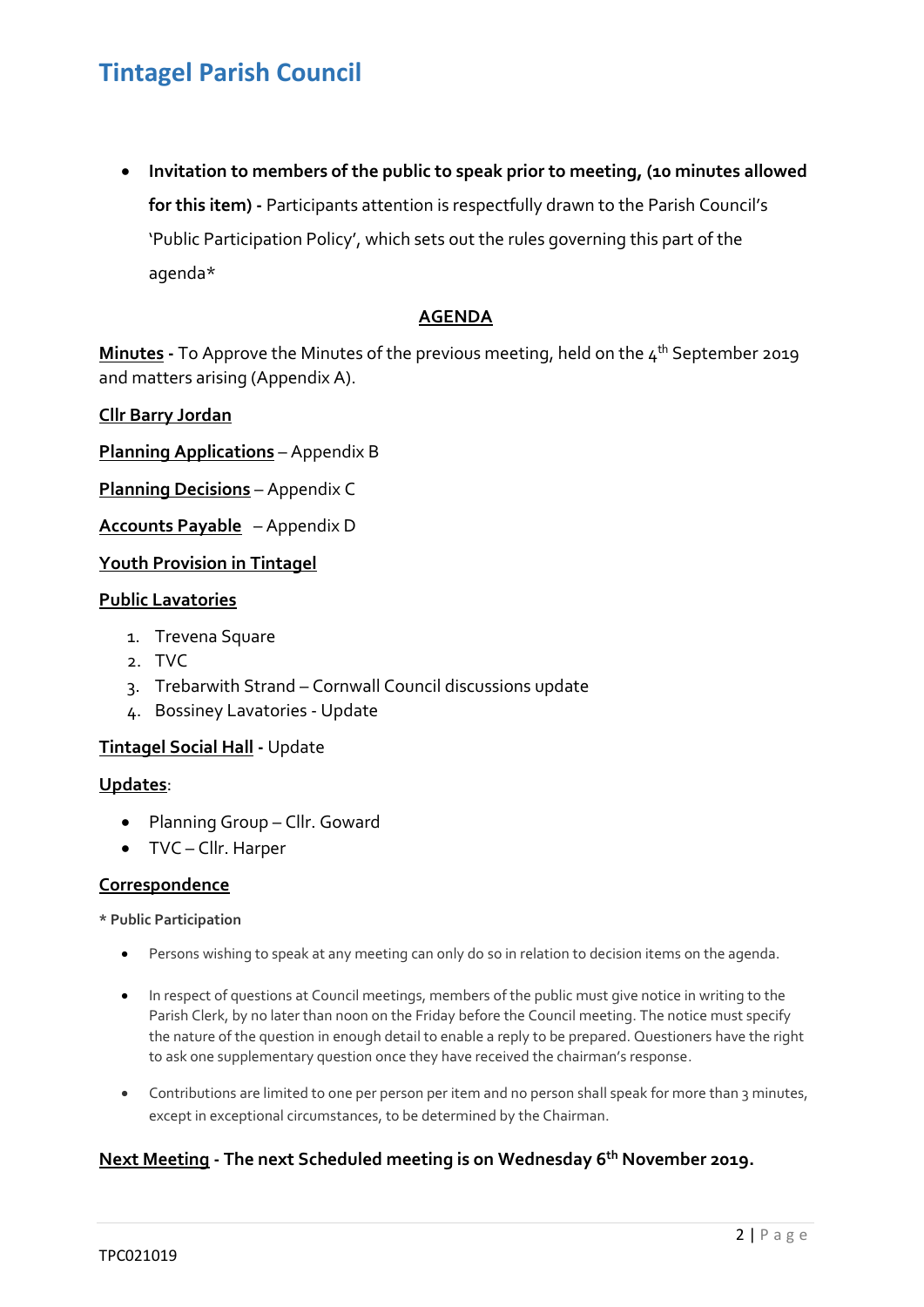### **PLANNING APPLICATIONS Appendix B**

| <b>Reference</b>             | PA19/07698                            |
|------------------------------|---------------------------------------|
| <b>Alternative Reference</b> | PP-08121304                           |
| <b>Application Validated</b> | Fri 13 Sep 2019                       |
| Address                      | 2 Veronica Court Molesworth Street    |
|                              | Tintagel Cornwall PL34 0BY            |
| Proposal                     | Demolition of the existing and        |
|                              | construction of a new entrance porch. |
|                              | New Velux window to front roof slope. |
| <b>Status</b>                | Awaiting decision                     |

| <b>Reference</b>             | PA19/07810                                                                                                                                                                                                               |
|------------------------------|--------------------------------------------------------------------------------------------------------------------------------------------------------------------------------------------------------------------------|
| <b>Alternative Reference</b> | PP-08130048                                                                                                                                                                                                              |
| <b>Application Validated</b> | Thu 19 Sep 2019                                                                                                                                                                                                          |
| Address                      | <b>Trebarwith Road Rustic Quarry</b>                                                                                                                                                                                     |
|                              | Trebarwith Road Delabole Cornwall PL33                                                                                                                                                                                   |
|                              | 9DE                                                                                                                                                                                                                      |
| Proposal                     | Proposed winning and working of slate<br>stone until 31 December 2035 through the<br>deepening and lateral extension of<br>operations with variation of condition 4 of<br>decision notice PA18/07684 dated<br>19/12/2018 |
| <b>Status</b>                | Awaiting decision                                                                                                                                                                                                        |

| Reference                    | PA19/08126                                |
|------------------------------|-------------------------------------------|
| Alternative Reference        | N/A                                       |
| <b>Application Validated</b> | Monday 23rd September 2019                |
| Address                      | The Pottery, Trethevy Barns, Trethevy,    |
|                              | Tintagel, Cornwall PL34 oBG               |
| Proposal                     | Formation of a doorway in the side of the |
|                              | dwelling                                  |
| Status                       | Awaiting decision                         |